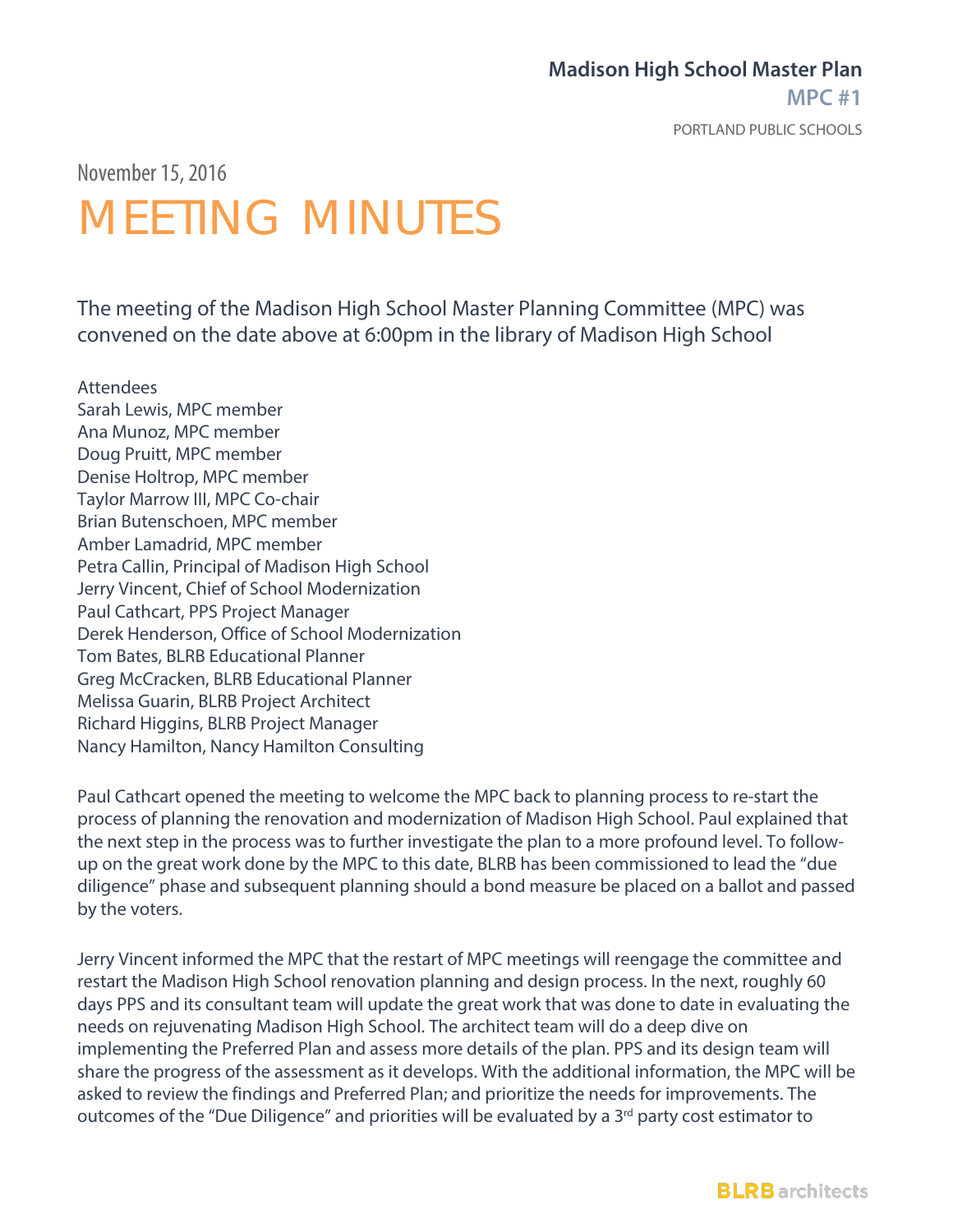#### **Madison High School Master Plan MPC #1**

PORTLAND PUBLIC SCHOOLS

November 15,2016

# MEETING MINUTES

create a budget for completing the improvements. The budget model will then be useful in refining the priorities based upon needs and potential cost implications.

Jerry Vincent summarized PPS's process following the last MPC meeting on June 6<sup>th</sup>, 2016. On May 17<sup>th</sup> a Bond Improvement Plan was compiled using the conceptual budgets of all 3 high schools which have been planned for improvement in the next bond cycle. The School Board's school improvement committee reached the conclusion that additional investigation in the Bond Improvement Plan was necessary. The Board needed more information to determine what was in the scope of work for all 3 high schools. Additionally, the Board needed a consistent approach and process for project budgeting. Project budgeting for all 3 high schools will be calculated by a single firm. The basis of the budget includes 3 levels of construction – light renovation, heavy renovation and new construction.

Redevelopment plans for all 3 highs schools will address notable issues such as lead in water, life safety and security, accessibility, seismic restraint and essential improvement to the learning environment. Plans will be review based upon their percentage of renovation and new construction as renovation of existing space is a good investment versus replacement. Additional factors in the overall planning process will include phased construction, construction on occupied sites or relocation of students to swing space (i.e. Marshall HS). The due diligence efforts will mitigate budget shortage for unforeseen conditions. All of the high school projects will require 24 months or more to complete after the design is completed which requires another 18-24 months. Project sequencing and scheduling impact cost and community services. The overall planning process is focused on fully representing the needs of all 3 high schools. All of these factors will be considered in establishing a total project budget and schedule which will proposed in a May 2017 bond referendum.

BLRB then facilitated an open discussion about the Preferred Plan to refresh the MPC's thinking about what's important to Madison High School and its community. The following comments were recorded:

- The plan preserves the front entry court by placement of the Commons at the front.
- The "beacon" addition on the east end is intended to advertise the Madison High School and the learning activities within.
- The connection of hallway ends to create circulation loops will make the school more compact and user friendly. Travel distances and connections to activities will be enhanced.
- Location of the Commons at the front door is central to the plan making easily accessible from almost anywhere in the building as opposed to the current plan. The existing cafeteria is at the extreme west end of the building and inaccessible.